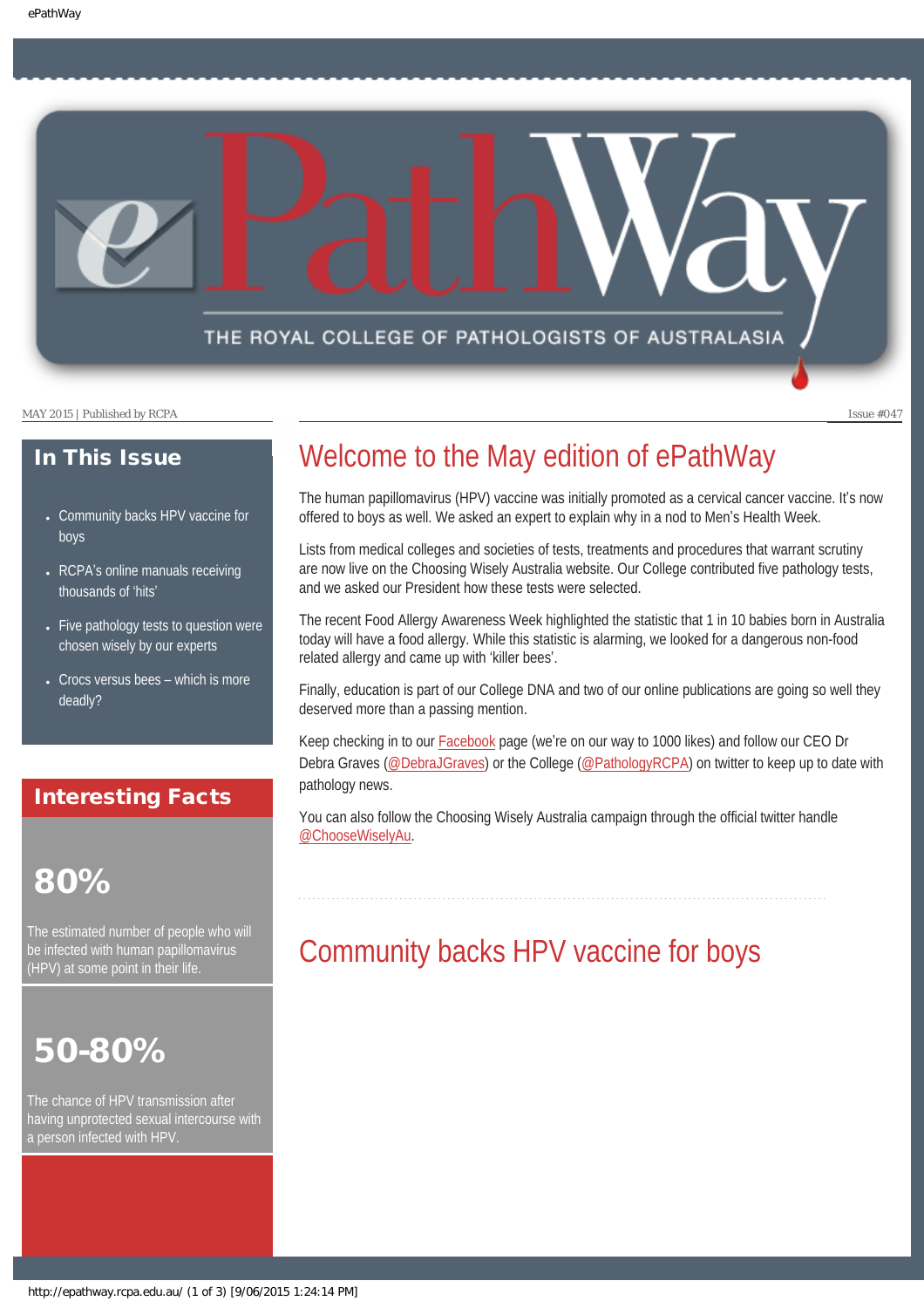*Surveillance*

# More than 100 million

The number of doses of HPV vaccines distributed worldwide.

*Sources: National Centre for Immunisation Research &* 

### Important Message





The saying 'what's good for the goose is good for the gander' is certainly true for the human papillomavirus (HPV) vaccine. It was initially communicated as a cervical cancer vaccine, but subsequent trials established that it is just as effective in males in terms of preventing HPV-related diseases.

Dr Julia Brotherton, Medical Director of the National HPV Vaccine Register in Australia, says she has been pleasantly surprised by the widespread acceptance of the vaccine for boys.

[read more »](#page-5-0)

## Suggest to a friend

Know someone who might be interested in this website? Why not [suggest the website](mailto:?Subject=I%20think%20you%20should%20read%20this%20Newsletter=
http://epathway.rcpa.edu.au/index.html) to them.

## <span id="page-1-0"></span>Previous Editions

Did you miss something from last month? You can view our [previous editions](#page-3-0) at any time.

### Subscribe Now!

Subscription is easy! Simply fill in our [subscription form.](http://epathway.rcpa.edu.au/subscription.html)

# RCPA's online manuals receiving thousands of 'hits'

One has come of age and the other is new, but both of the RCPA's online manuals are success stories as shown by positive feedback from users, and the impressive number of 'hits' they receive each month.

The manuals we're referring to are the [Manual of Use and](https://www.rcpa.edu.au/Library/Practising-Pathology/RCPA-Manual/Home)  [Interpretation of Pathology Tests](https://www.rcpa.edu.au/Library/Practising-Pathology/RCPA-Manual/Home) and the [Macroscopic Cut-Up](https://www.rcpa.edu.au/Library/Practising-Pathology/Macroscopic-Cut-Up/Home.aspx)  [Manual](https://www.rcpa.edu.au/Library/Practising-Pathology/Macroscopic-Cut-Up/Home.aspx). They have different back-stories, so we'll start with the former which is popularly known as 'the Manual'.



[read more »](#page-7-0)

### Links

[RCPA Manual](http://rcpamanual.edu.au/)

<span id="page-1-1"></span>[LabTest Online](http://www.labtestsonline.org.au/)

[Know Pathology Know Healthcare](http://knowpathology.com.au/)

# Five pathology tests to question were chosen wisely by our experts

The Choosing Wisely Australia campaign kicked off last month and our College was one of the first to jump on board. We submitted a [list](http://www.choosingwisely.org.au/recommendations/rcpa) of five

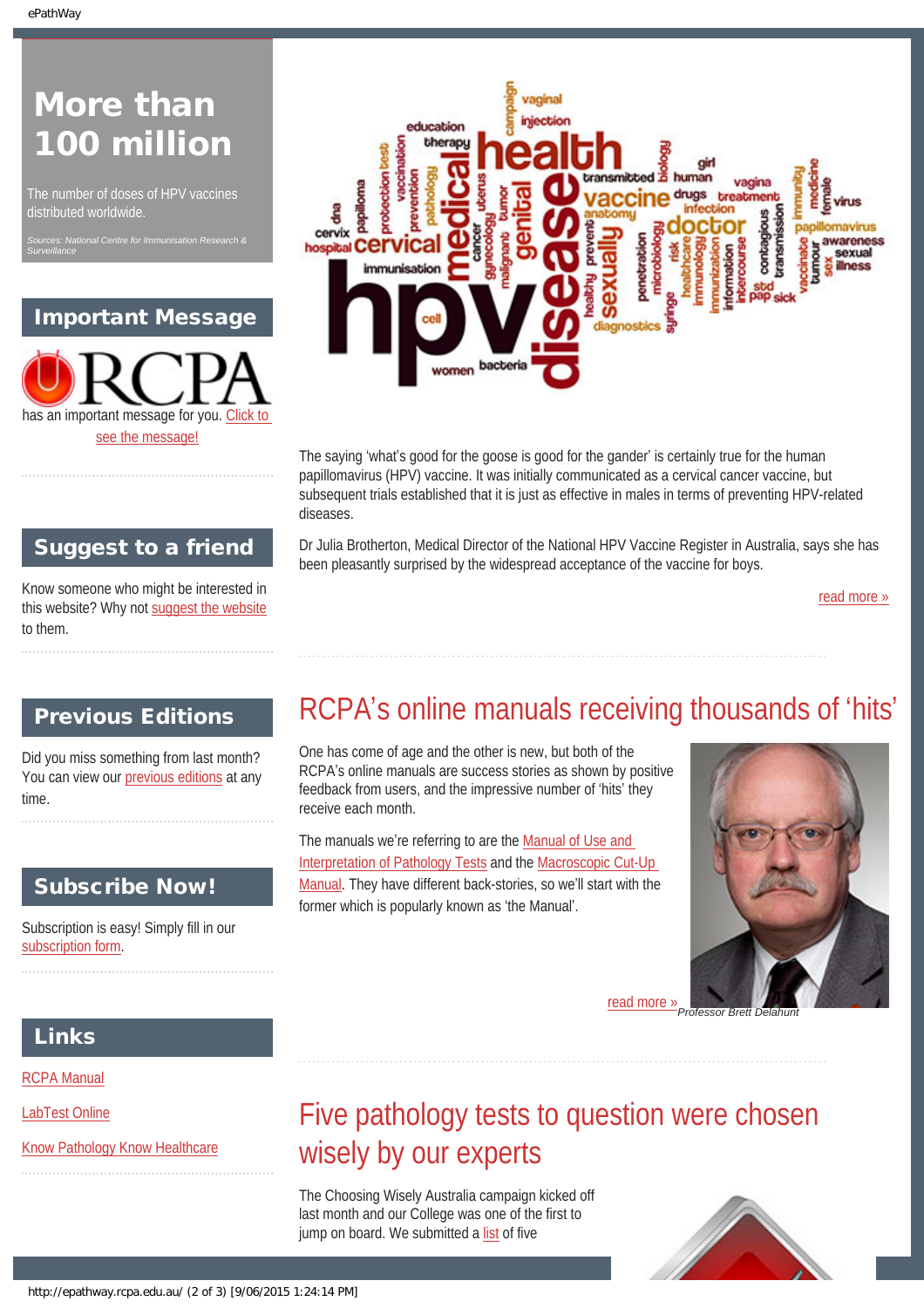pathology tests that clinicians and consumers should question along with the evidence to back them up. RCPA President Professor Peter Stewart took us through the process of how these tests were selected and why.



[read more »](#page-9-0)

## <span id="page-2-0"></span>Crocs versus bees – which is more deadly?

Australia is famous for its perilous fauna. We've got saltwater crocs, venomous snakes, dangerous spiders and killer jellyfish. New Zealand's wildlife is more sedate, but Kiwis shouldn't sit back and relax. The animal that kills the most people is the bee, and it calls both countries home.



[read more »](#page-11-0)

#### Copyright © 2015 The Royal College of Pathologists of Australasia

RCPA - Durham Hall - 207 Albion St Surry Hills NSW 2010 AUSTRALIA | (+61) 2 8356 5858 | [www.rcpa.edu.au](http://www.rcpa.edu.au/)

[Privacy Policy](http://www.rcpa.edu.au/Content-Library/Privacy.aspx) | [Legal](http://www.rcpa.edu.au/Legal.aspx) | Disclaimer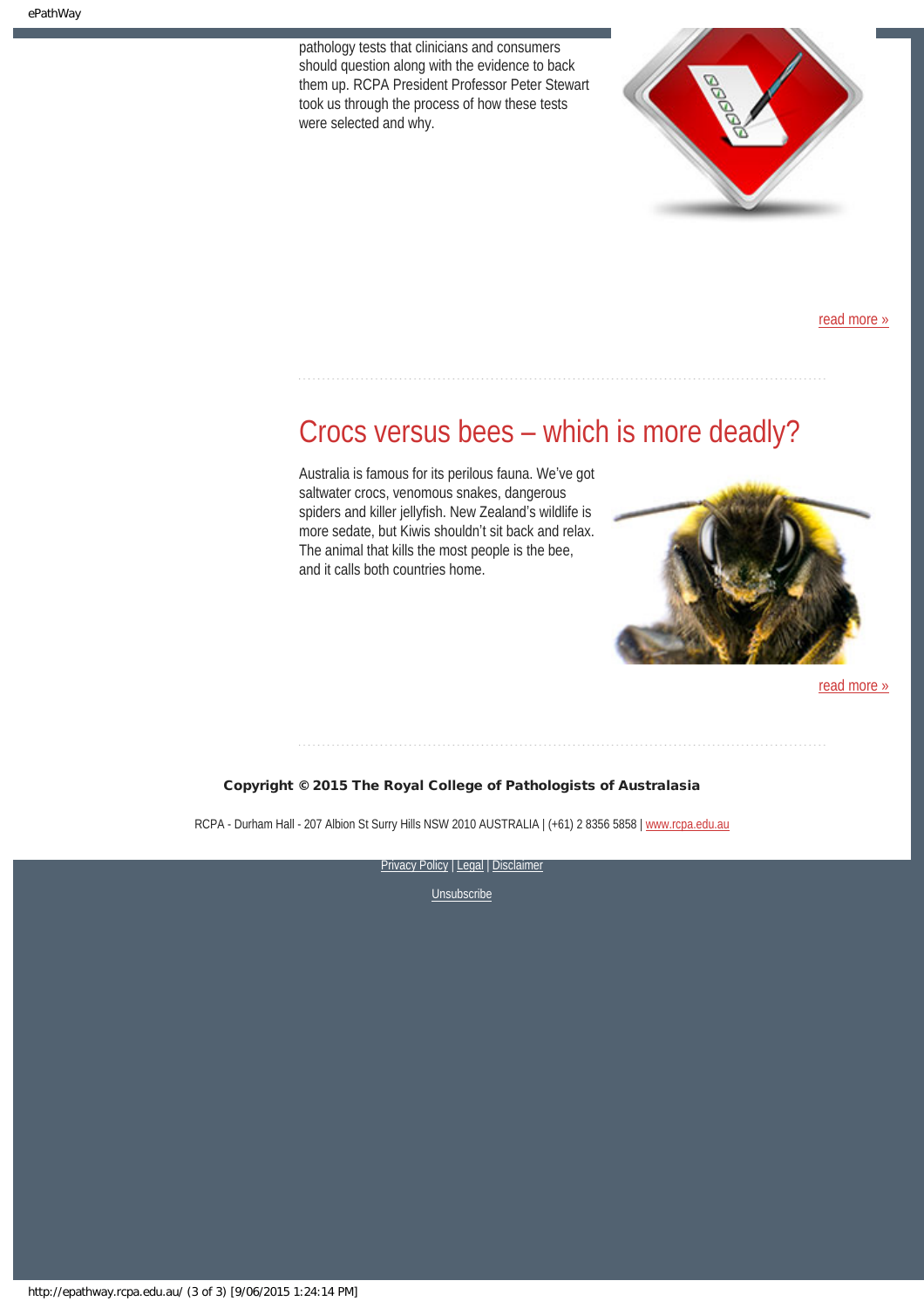<span id="page-3-0"></span>

Published by RCPA

## Previous Editions



### **IN THIS ISSUE**

- Health professionals unite to help Aussies choose wisely
- Diagnosing diabetes is not always black and white
- HIV oral rapid tests can screen but not diagnose **HIV** infections
- 

## Welcome to the April edition of ePathWay

Lists from medical colleges and societies of tests, treatments and procedures that warrant scrutiny will be published on April 29 on the Choosing Wisely Australia website. We spoke to the Program Implementation Manager for Australia about this new campaign and why it's trying to bring about a cultural shift.

Other topics featured in this issue - diagnosing diabetes, HIV oral rapid testing and a collaborative partnership between our College and the Leukaemia Foundation - show the breadth of the range of areas in health care where pathology adds value.

Keep checking in to our Facebook page(we're on our way to 800

#### 2015

[044 - February 2015](http://epathway.rcpa.edu.au/previous/044_0215.pdf) **[045 - March 2015](http://epathway.rcpa.edu.au/previous/045_0315.pdf) [046 - April 2015](http://epathway.rcpa.edu.au/previous/046_0415.pdf)**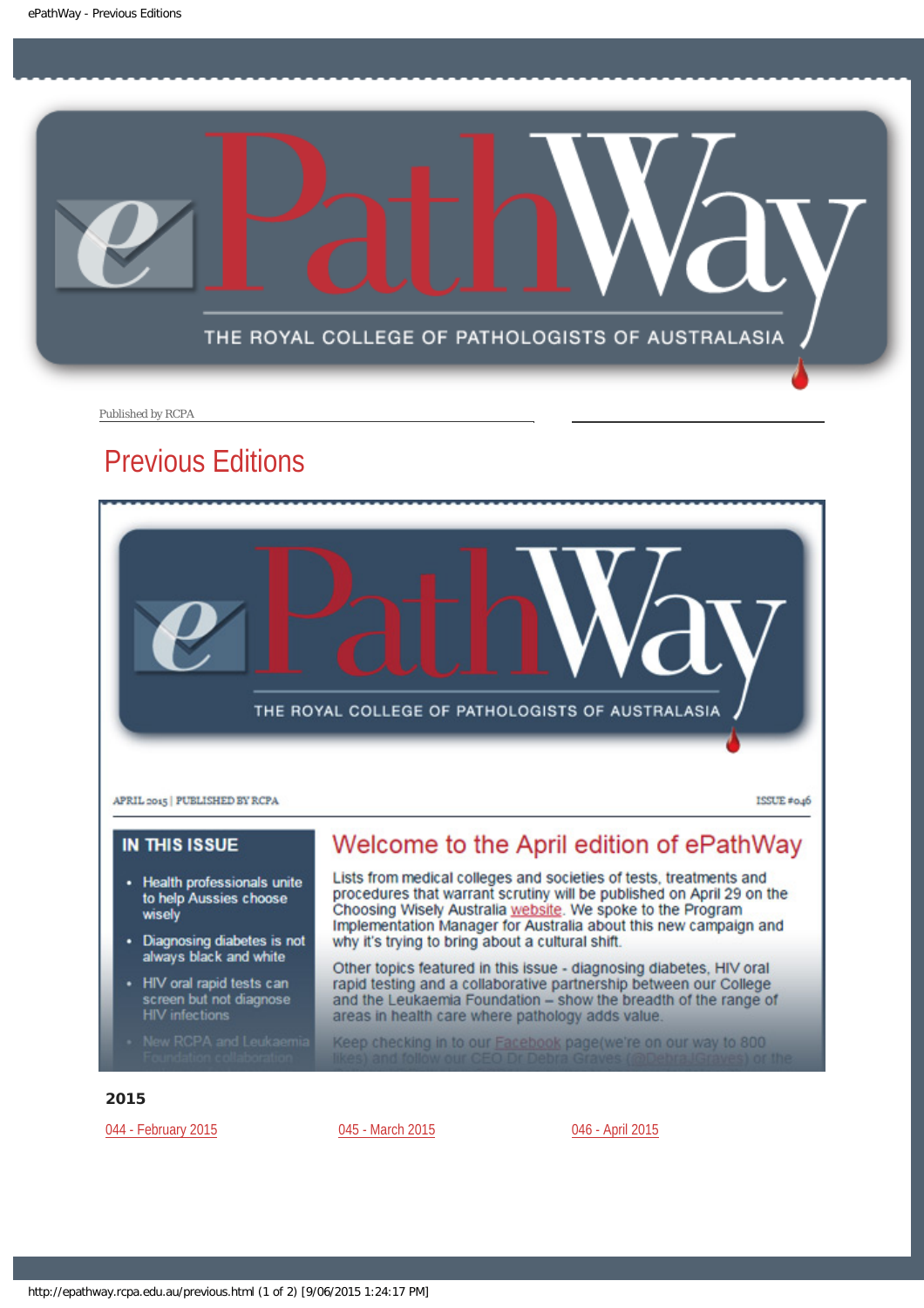### 2014

| 033 - February 2014     | 034 - March 2014        | 035 - April 2014     |
|-------------------------|-------------------------|----------------------|
| 036 - May 2014          | 037 - June 2014         | 038 - July 2014      |
| 039 - August 2014       | 040 - September 2014    | 041 - October 2014   |
| 042 - November 2014     | 043 - Dec 2014/Jan 2015 |                      |
| 2013                    |                         |                      |
| 022 - February 2013     | 023 - March 2013        | 024 - April 2013     |
| 025 - May 2013          | 026 - June 2013         | 027 - July 2013      |
| 028 - August 2013       | 029 - September 2013    | 030 - October 2013   |
| 031 - November 2013     | 032 - Dec 2013/Jan 2014 |                      |
| 2012                    |                         |                      |
| 010 - Dec 2011/Jan 2012 | 011 - February 2012     | 012 - March 2012     |
| 013 - April 2012        | 014 - May 2012          | 015 - June 2012      |
| 016 - July 2012         | 017 - August 2012       | 018 - September 2012 |
| 019 - October 2012      | 020 - November 2012     | 021 - December 2012  |
| 2011                    |                         |                      |
| 001 - March 2011        | 002 - April 2011        | 003 - May 2011       |
| 004 - June 2011         | 005 - July 2011         | 006 - August 2011    |
| 007 - September 2011    | 008 - October 2011      | 009 - November 2011  |

[« Back to Home Page](http://epathway.rcpa.edu.au/index.html)

### Copyright © 2014 The Royal College of Pathologists of Australasia

RCPA - Durham Hall - 207 Albion St Surry Hills NSW 2010 AUSTRALIA | (+61) 2 8356 5858 | [www.rcpa.edu.au](http://www.rcpa.edu.au/)

[Privacy Policy](http://www.rcpa.edu.au/Content-Library/Privacy.aspx) | [Legal](http://www.rcpa.edu.au/Legal.aspx) | Disclaimer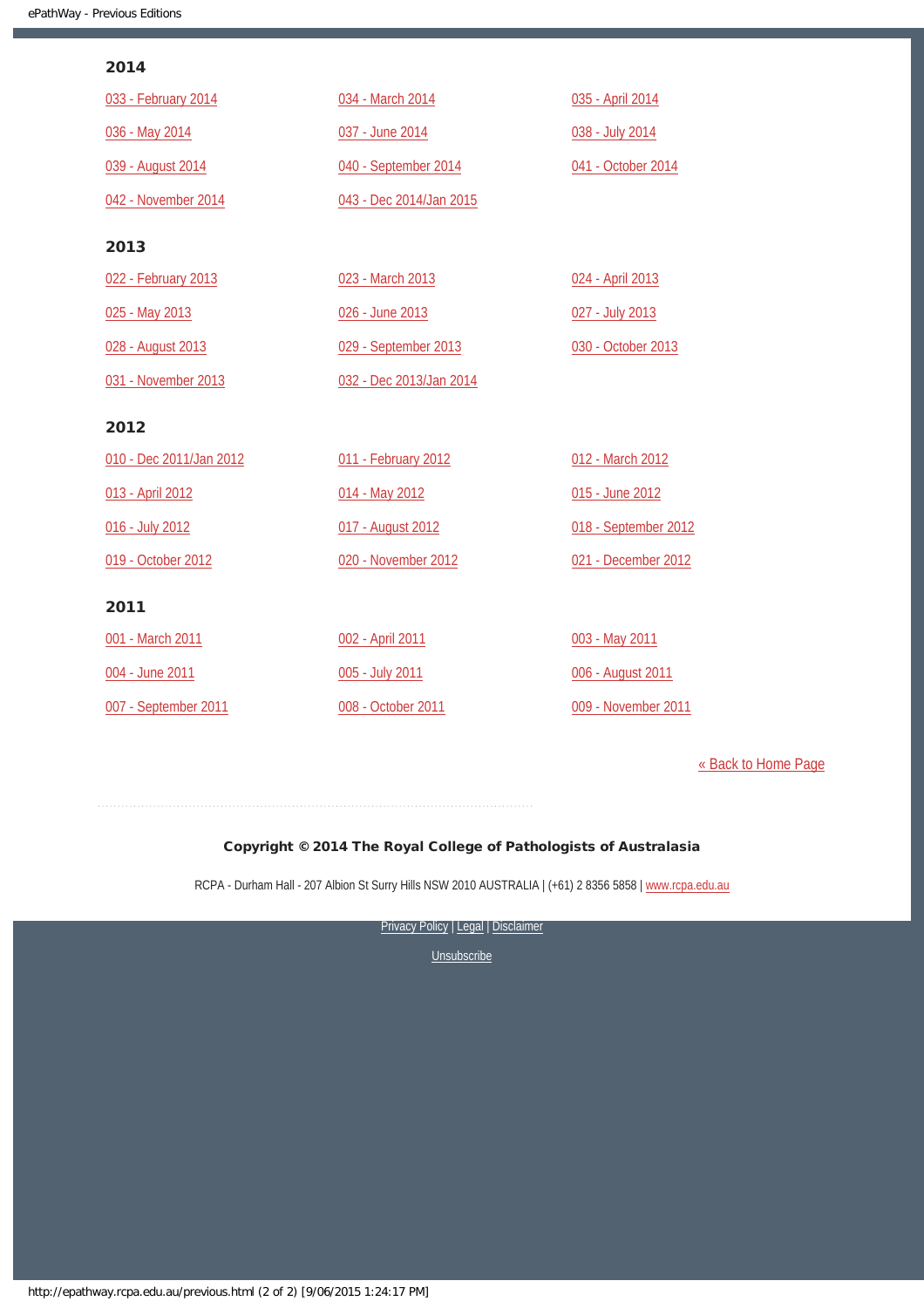<span id="page-5-0"></span>

# Community backs HPV vaccine for boys



The saying 'what's good for the goose is good for the gander' is certainly true for the human papillomavirus (HPV) vaccine. It was initially communicated as a cervical cancer vaccine, but subsequent trials established that it is just as effective in males in terms of preventing HPV-related diseases.

Dr Julia Brotherton, Medical Director of the National HPV Vaccine Register in Australia, says she has been pleasantly surprised by the widespread acceptance of the vaccine for boys.

"The community has really come on the journey with us, although it hasn't been a complicated message to sell because of the benefits of the vaccine. There has been a bit less uptake of the vaccine for boys compared to girls, but not by very much."

The HPV vaccine was developed by RCPA Fellow Professor Ian Frazer and his team at the University of Queensland. It protects against the two high-risk HPV types (16 and 18) that cause 70% of cervical cancers in women and 90% of all HPVrelated cancers in men. It also protects against some cancers of the head and neck, and against two low-risk types (6 and 11) which cause 90% of genital warts.

"The HPV-related cancers men might develop are penile and anal cancers. The vaccine protects males against these cancers, and we have already found the incidence of genital warts has dramatically declined in young men since the vaccine was introduced for girls eight years ago, due to herd protection effects," explains Dr Brotherton.

Girls in their first year of high school have been offered the HPV-vaccine since 2007 in Australia and 2008 in New Zealand. It was extended to include boys in their first year of high school in 2013 in Australia, although boys up to 15 years were offered it for the first two years of the program as a catch up measure. Males between nine and 26 years can have the vaccine in New Zealand as a private purchase, as can males up to age 26 in Australia who are too old for the school's program.

"We are a few years off seeing the real impact of the vaccine for boys," explains Dr Brotherton. "But giving the vaccine to girls and boys prevents infections going to and fro between the sexes, resulting in even better herd immunity."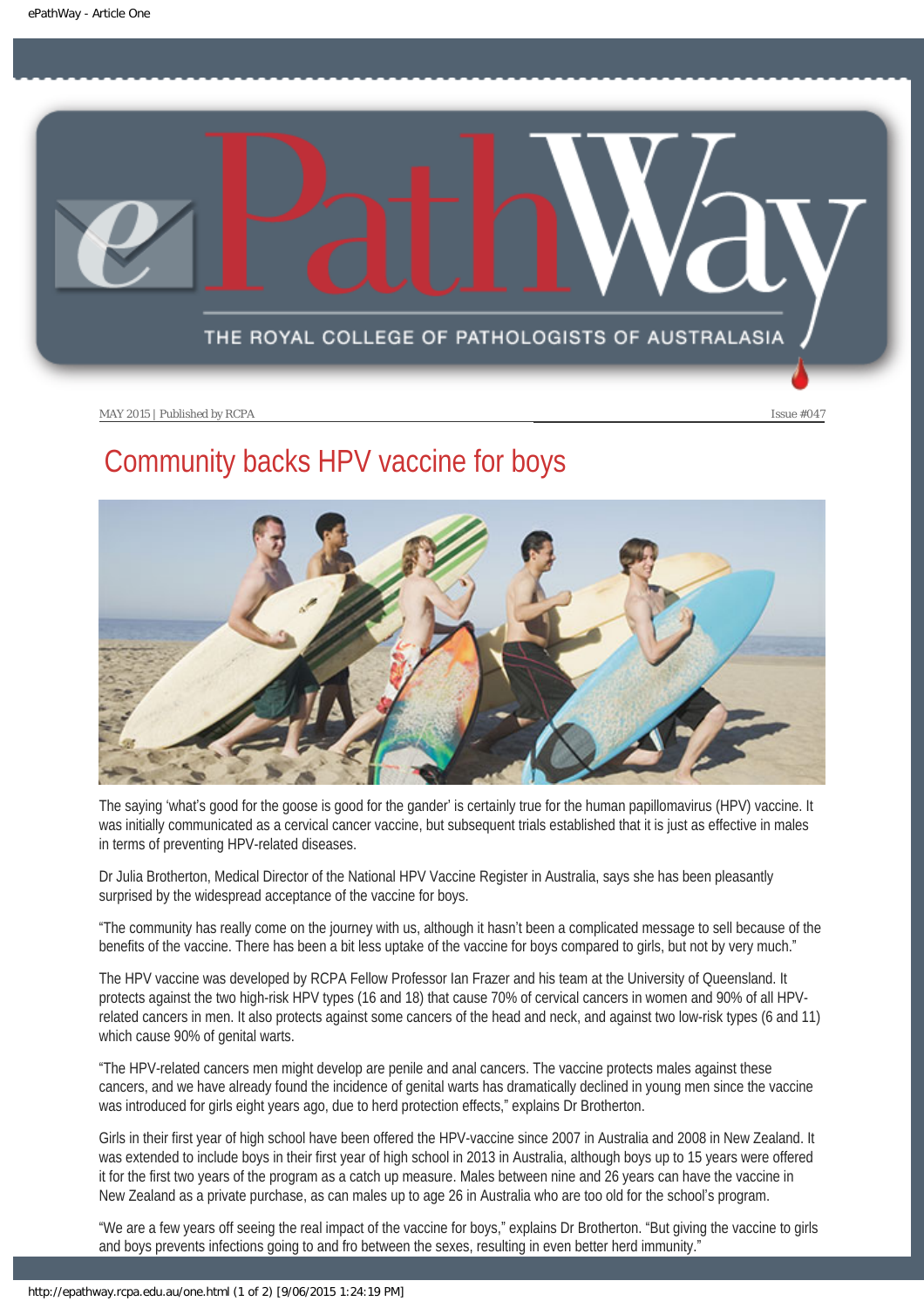Men'[s Health Week](http://www.menshealthweek.org.au/En/Default.aspx) runs from 15-20 June in Australia. This year's topic is MoMENts in time.

HPV is also covered in the [April 2011](https://www.rcpa.edu.au/Library/Publications/ePathway/ePathway-Past-Issues/2011/ePathway-Issue-002) edition of ePathWay. Anal cancer is covered in the [November 2013](https://www.rcpa.edu.au/Library/Publications/ePathway/ePathway-Past-Issues/2013/ePathway-Issue-031) edition of ePathWay.

[« Back to Home Page](http://epathway.rcpa.edu.au/index.html)

#### Copyright © 2015 The Royal College of Pathologists of Australasia

RCPA - Durham Hall - 207 Albion St Surry Hills NSW 2010 AUSTRALIA | (+61) 2 8356 5858 | [www.rcpa.edu.au](http://www.rcpa.edu.au/)

[Privacy Policy](http://www.rcpa.edu.au/Content-Library/Privacy.aspx) | [Legal](http://www.rcpa.edu.au/Legal.aspx) | Disclaimer

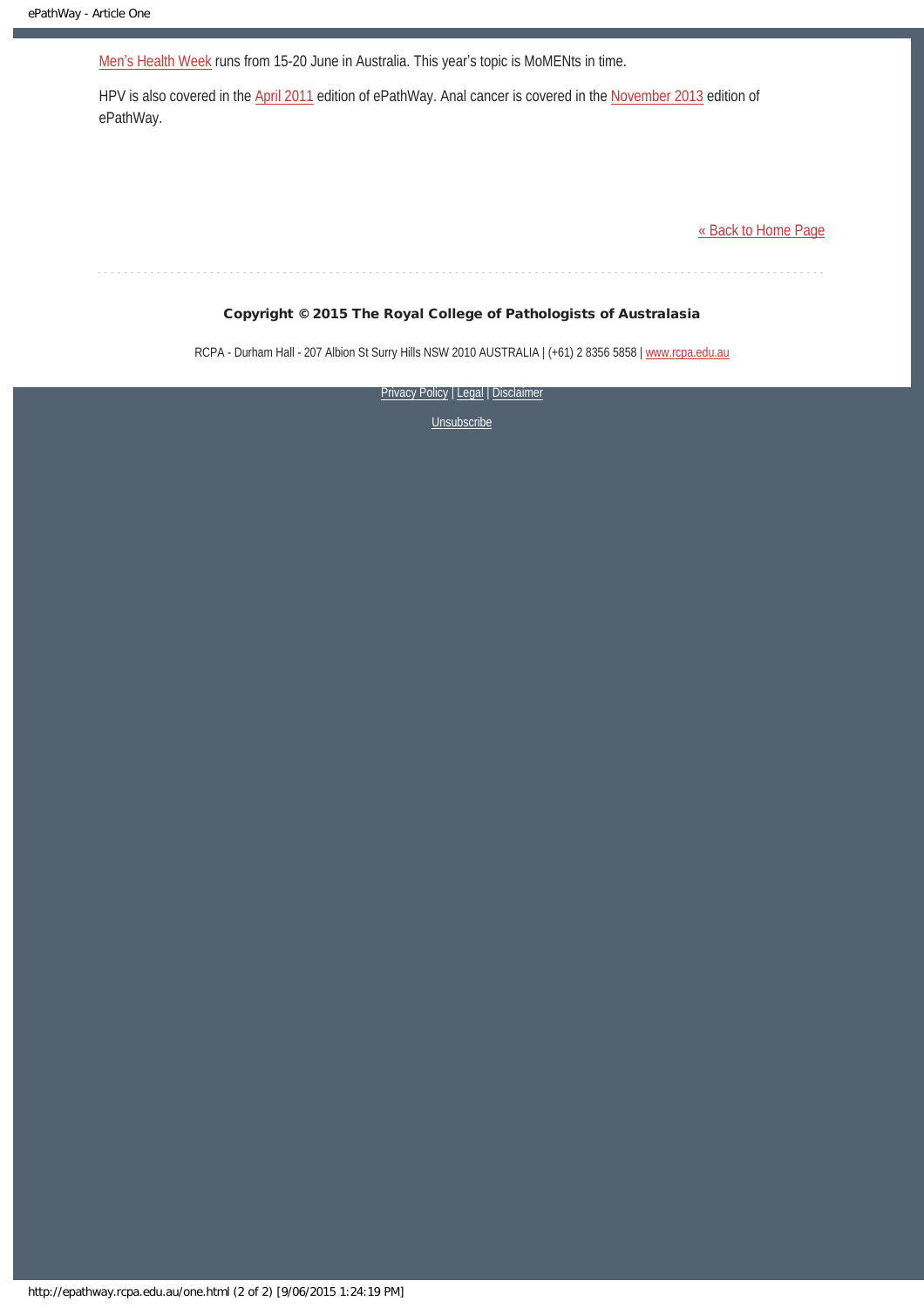<span id="page-7-0"></span>

# RCPA's online manuals receiving thousands of 'hits'



One has come of age and the other is new, but both of the RCPA's online manuals are success stories as shown by positive feedback from users, and the impressive number of 'hits' they receive each month.

The manuals we're referring to are the [Manual of Use and Interpretation of Pathology Tests](https://www.rcpa.edu.au/Library/Practising-Pathology/RCPA-Manual/Home) and the Macroscopic Cut-Up [Manual](https://www.rcpa.edu.au/Library/Practising-Pathology/Macroscopic-Cut-Up/Home.aspx). They have different back-stories, so we'll start with the former which is popularly known as 'the Manual'.

"The Manual is now 25 years old, and we relaunched it again in February this year as a better version once again," explains RCPA CEO Dr Debra Graves. "The current Manual is the seventh edition, which is a great achievement in itself, and reflects the increasing role of molecular medicine in contemporary pathology practice."

The Manual's editor Professor Brett Delahunt says the current edition's popularity has exploded online. Since February this year it has received almost 155,000 hits.

"The Manual started as a hardcopy publication. It was then released as a CD-ROM before turning into an online publication for the fourth edition in 2004," explains Prof Delahunt. "It is open access so it can be used by anyone from pathologists to patients as a comprehensive resource for laboratory testing."

He says each time the Manual is reviewed all of its content is revised, resulting in an entirely new publication.

"A lot of people put a huge amount of time and effort into producing each edition," he says.

You can view the impressive list of contributors [here.](https://www.rcpa.edu.au/Library/Practising-Pathology/RCPA-Manual/Home#item1)

The newly minted Macroscopic Cut-Up Manual is an initiative of the RCPA Specialist Training Project. It's already a success story with almost 70,000 hits since it was launched in April last year, despite the fact some webpages are still under construction.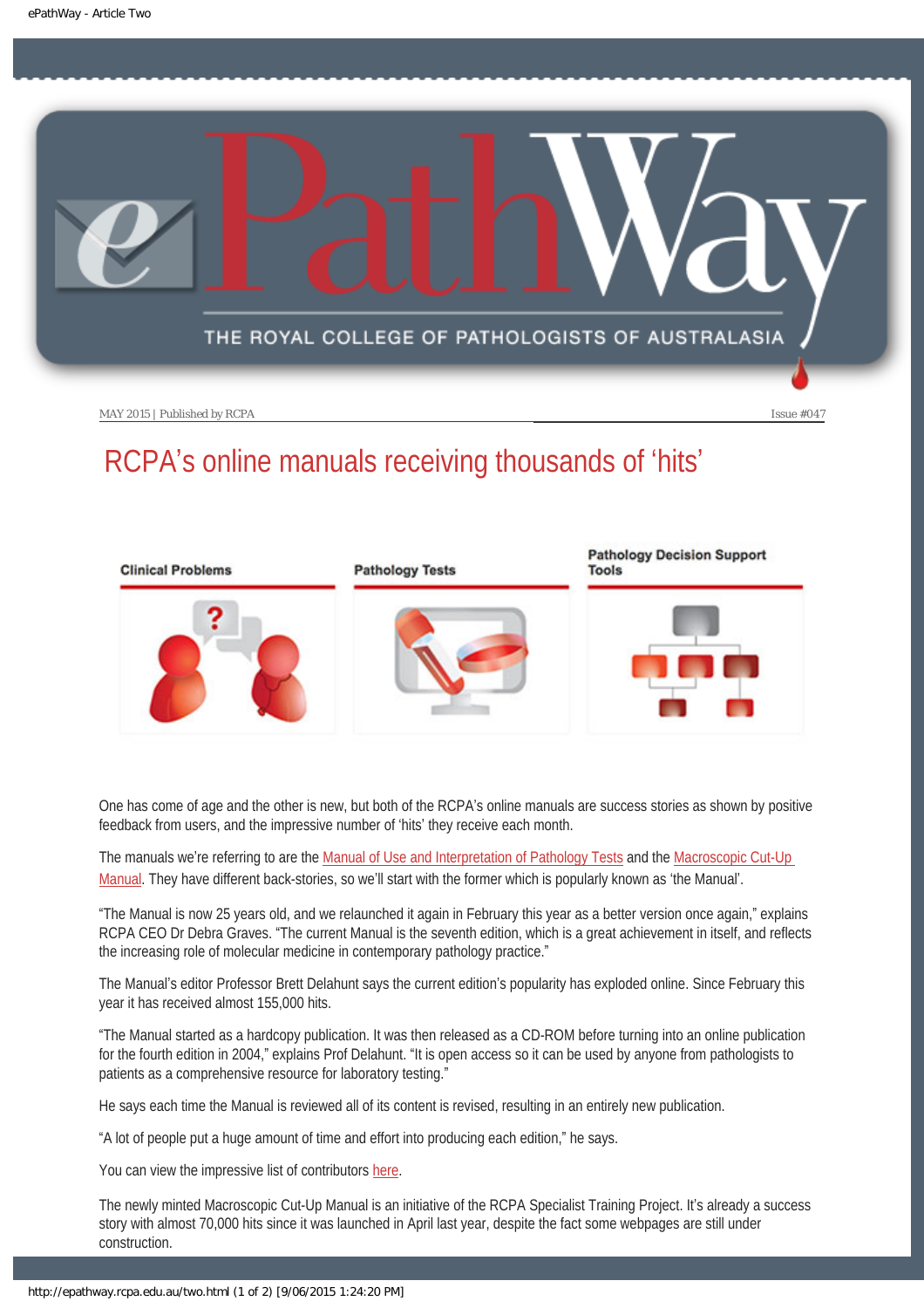"It's a valuable resource for pathologists, pathology trainees and scientists. It can guide them through the cut-up process in real time on a device such as a tablet which they can set up in front of their work station," explains Dr Graves.

Associate Professor Paul McKenzie, an Anatomical Pathologist who was on the steering committee, says the Macroscopic Cut-Up Manual has many benefits including:

- Improving quality and standards for cut-up.
- Training pathology registrars.
- Training and guidance for best practice for non-pathologists performing cut-up under the supervision of a pathologist.
- Providing an up-to-date resource for laboratories in lieu of in-house cut-up manuals which are laborious to maintain and may become out of date.

Click on these links for information about the Macroscopic Cut-Up Manual's [development](https://www.rcpa.edu.au/Library/Practising-Pathology/Macroscopic-Cut-Up/Home/Project-Development) and [contributors.](https://www.rcpa.edu.au/Library/Practising-Pathology/Macroscopic-Cut-Up/Home/Contributors)

The manuals may have kicked off in different eras, but both deliver current evidence based information about pathology to a virtual audience. And if the number of 'hits' so far is any indication, both will be around for the foreseeable future.

[« Back to Home Page](http://epathway.rcpa.edu.au/index.html)

#### Copyright © 2015 The Royal College of Pathologists of Australasia

RCPA - Durham Hall - 207 Albion St Surry Hills NSW 2010 AUSTRALIA | (+61) 2 8356 5858 | [www.rcpa.edu.au](http://www.rcpa.edu.au/)

[Privacy Policy](http://www.rcpa.edu.au/Content-Library/Privacy.aspx) | [Legal](http://www.rcpa.edu.au/Legal.aspx) | Disclaimer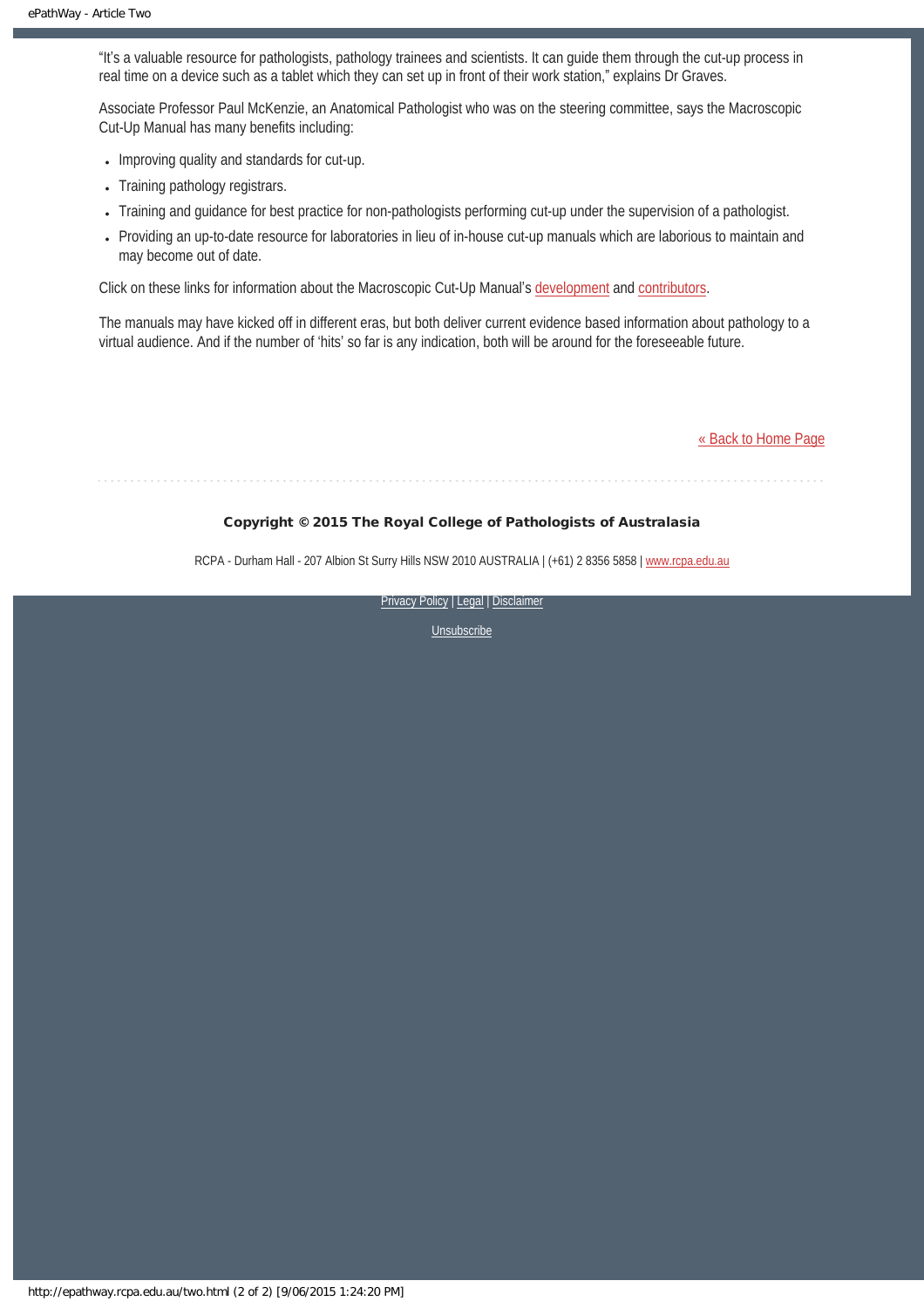<span id="page-9-0"></span>

# Five pathology tests to question were chosen wisely by our experts





The Choosing Wisely Australia campaign kicked off last month and our College was one of the first to jump on board. We submitted a [list](http://www.choosingwisely.org.au/recommendations/rcpa) of five pathology tests that clinicians and consumers should question along with the evidence to back them up. RCPA President Professor Peter Stewart took us through the process of how these tests were selected and why.

"The College already had a program to identify tests that could be used in different or more productive ways. We also release position statements on various tests to guide clinicians towards using them in the most appropriate way. We were therefore very enthusiastic about joining the Choosing Wisely Australia campaign as a further extension of our efforts in this area."

Prof Stewart says the process of selecting five pathology tests to question was thoughtful and thorough.

"We had identified a number of tests that could qualify, but we could only put five forward in the first instance. We therefore presented our longer list of tests to our professional advisory committees to scrutinise and provide recommendations based on the current evidence. The College Board approved the final five tests based on these recommendations."

Prof Stewart says it will be difficult to judge the effectiveness of the campaign in the short term in terms of behavioural change, but he believes it is a useful exercise.

"Hopefully by identifying tests that could be used in more appropriate ways, we will create opportunities for new tests identified as having valid applications to be funded."

Choosing Wisely Australia is also covered in the [April 2015](https://www.rcpa.edu.au/Library/Publications/ePathway/ePathway-Past-Issues/2015/ePathway-Issue-46) edition of ePathWay.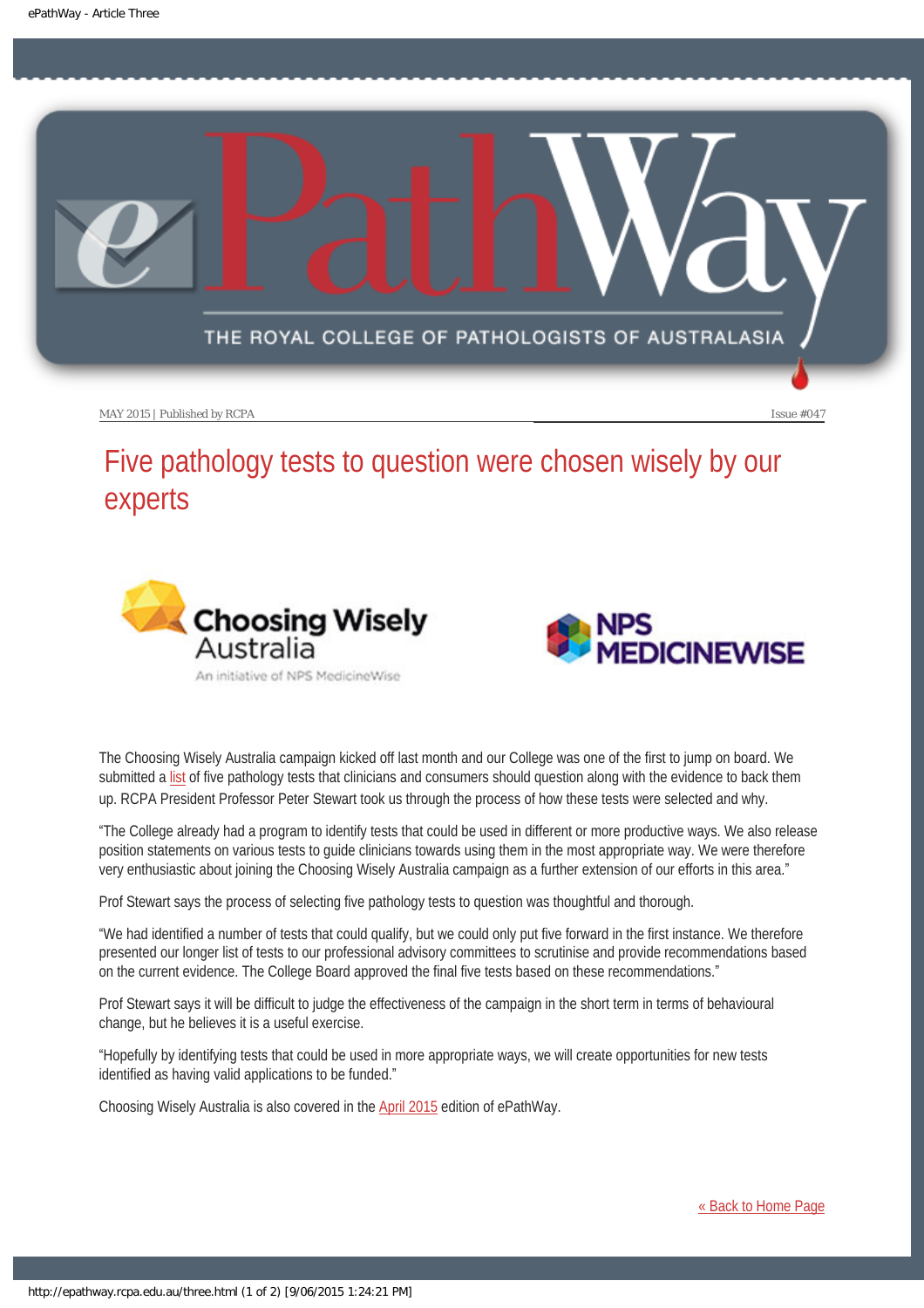### Copyright © 2015 The Royal College of Pathologists of Australasia

RCPA - Durham Hall - 207 Albion St Surry Hills NSW 2010 AUSTRALIA | (+61) 2 8356 5858 | [www.rcpa.edu.au](http://www.rcpa.edu.au/)

[Privacy Policy](http://www.rcpa.edu.au/Content-Library/Privacy.aspx) | [Legal](http://www.rcpa.edu.au/Legal.aspx) | Disclaimer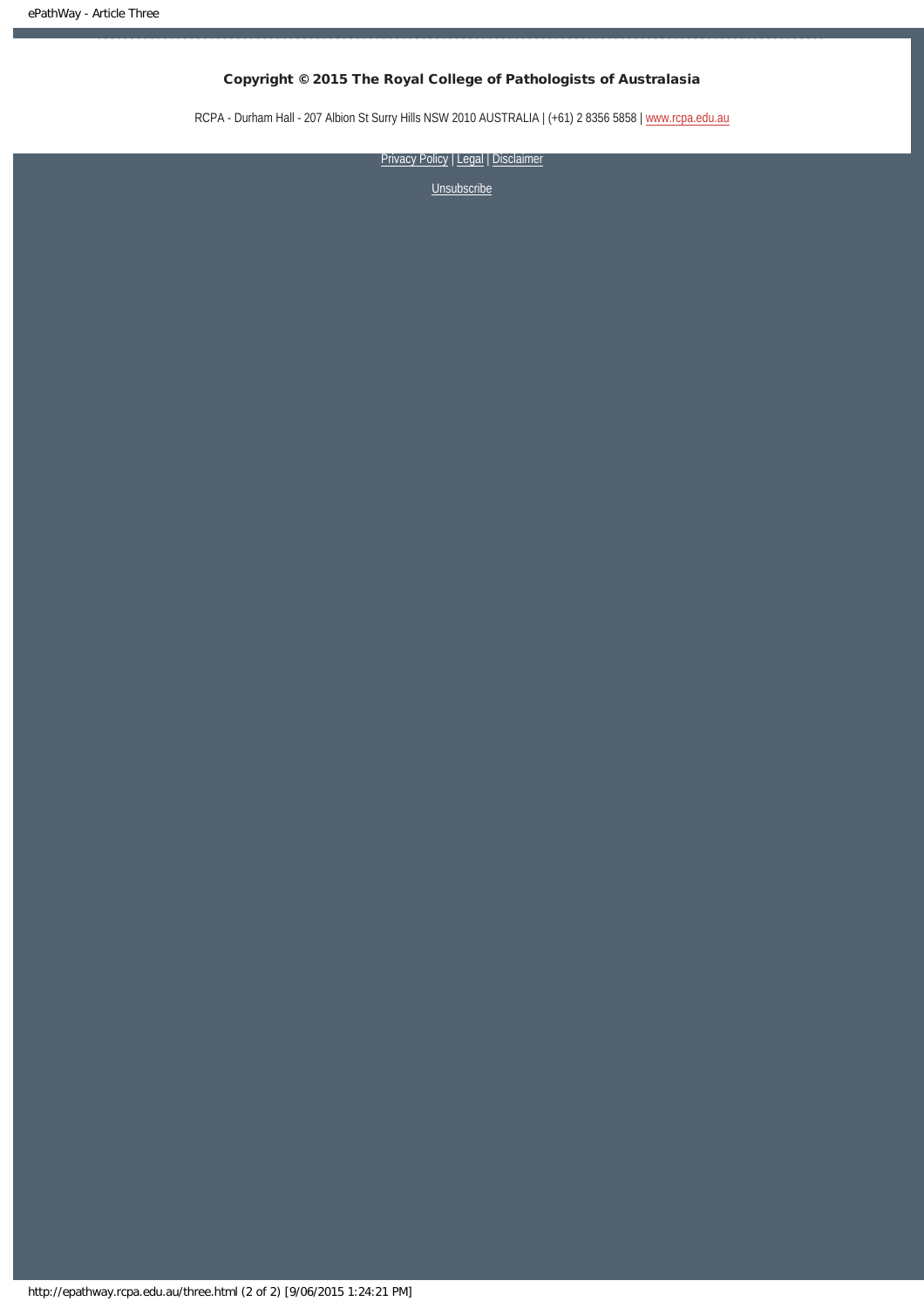<span id="page-11-0"></span>

## Crocs versus bees – which is more deadly?



Australia is famous for its perilous fauna. We've got saltwater crocs, venomous snakes, dangerous spiders and killer jellyfish. New Zealand's wildlife is more sedate, but Kiwis shouldn't sit back and relax. The animal that kills the most people is the bee, and it calls both countries home.

Dr Richard Steele, Clinical Immunologist and Immunopathologist in Wellington, New Zealand, says bees cause more deaths than any other animal on both sides of the Tasman from anaphylactic reactions to their stings.

"For people to have an allergic reaction to a bee sting, they must have had some sensitisation in the first place such as previous stings," he explains. "Not all reactions are serious, and anaphylactic reactions to bee stings affect just a small proportion of the population."

At the head of the list for serious reactions to bee stings are beekeepers. They are more likely to be stung and therefore have an increased risk of developing an Immunoglobulin E (IgE) mediated allergy to bee venom. IgE is a kind of antibody that plays a major role in allergic diseases.

"We can find out if a person has a sensitivity to bee venom through a skin test where we prick or inject specific venoms into the skin, or through a specific IgE blood test for bee venoms," explains Dr Steele.

"If a person has a positive test and has a systemic reaction to a bee sting then treatment involves bee venom injections to desensitise them to it. We can reduce a person's chance of having a reaction to bee stings from 60% to less than 10% with this treatment."

It may be difficult to picture a tiny bee as a bigger killer than a saltwater croc, but think of it this way. You're more likely to step on a bee than a croc, especially in New Zealand.